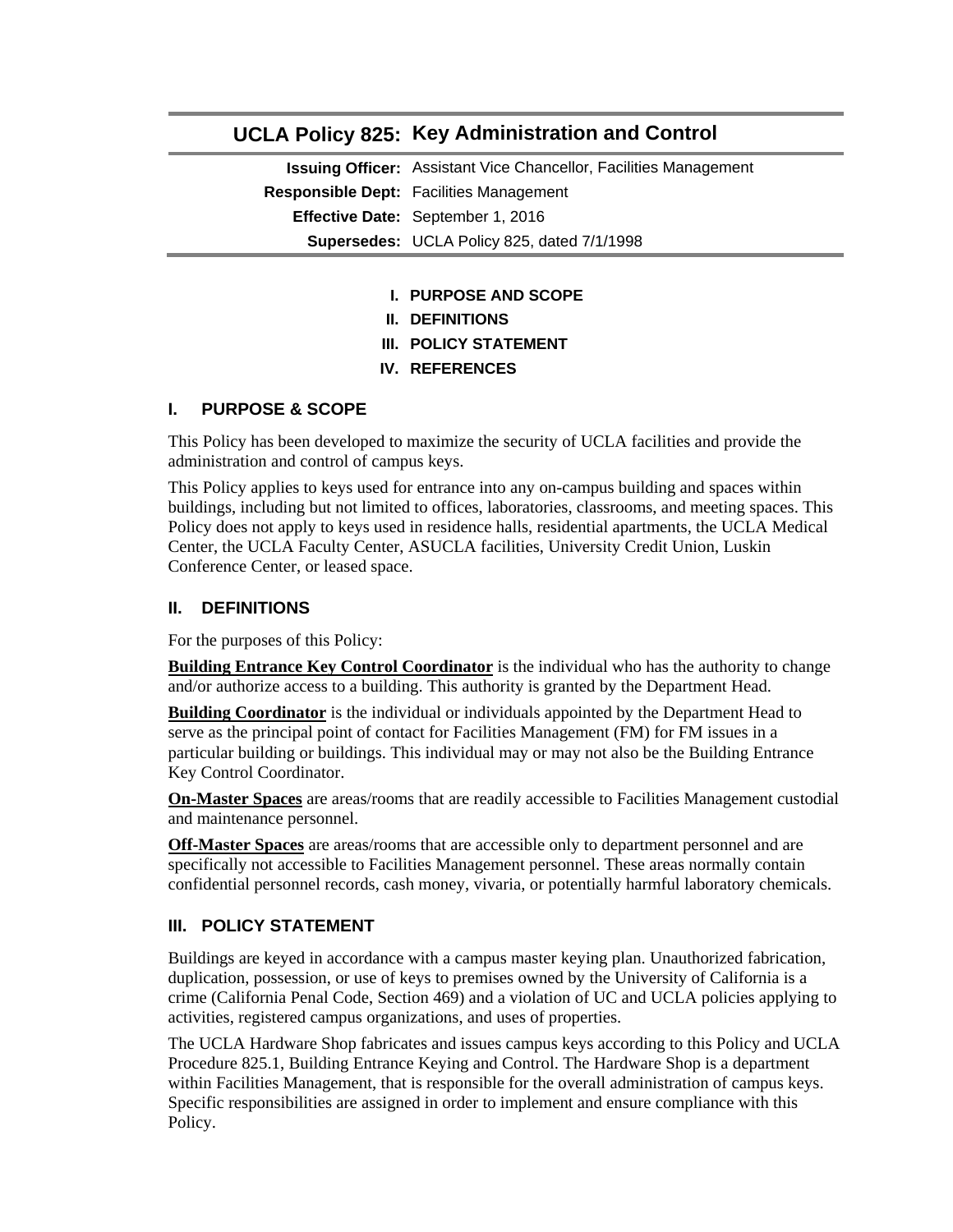### **A. Responsibilities**

- 1. **Facilities Management (FM)** is responsible for:
	- a. Creating keying systems which will ensure security and reasonable convenience to departments occupying buildings or facilities, in coordination with the departments concerned.
	- b. Maintaining up-to-date records of: keying systems, Building Entrance Key Control Coordinators, master keys issued to other departments, and the central key control files. The central key control files identify key systems used, key-ways, masters, and change keys, types of lock on doors, and department contact information.
	- c. Fabricating and issuing all keys:
		- For new buildings, the initial complement of keys is furnished under the new building or alteration contracts by FM. The initial complement of keys is supplied as an expense against building project funds. Any subsequent issuance of keys is charged to the requesting department.
		- For additional or replacement keys or re-keying existing departmental space, a Facilities Service Request (FSR – see fsr.ucla.edu) with the proper signature authorization is required from the Department Head or his/her designee. See UCLA Procedure 825.1, Building Entrance Keying and Control.
		- When a department receives an allocation of existing space, FM should be consulted regarding keying of the newly assigned area.
	- d. Performing all lock work, except that which is required under construction contracts.
	- e. Coordinating lost or stolen key records with the UCLA Police Department, if applicable. Determination as to whether re-keying of an area is required (e.g. because of lost or stolen keys) will be based on consultation between FM and the Department Head and/or their designee.
	- f. Furnishing a list of master keys and rooms that a department controls, when requested by Department Head and/or their designee. Information will be provided only to the appropriate individual in person and will not be provided over the telephone or via email.
	- g. Custodial Services locking and unlocking campus buildings according to posted building schedules. In addition, FM responds to requests to open buildings and classrooms during normal building hours.
	- h. Custodial Services performing weekend openings and/or off-hour requirements requested by clients through a Facilities Service Request. This service is normally requested in support of a scheduled, off-hour or weekend event within the building.
	- i. Providing access to buildings and/or offices to authorized individuals who have locked themselves out. This service is provided on a recharge basis and will be billed to the respective Department's blanket account. In order to prevent unauthorized access, FM will verify in the official UCLA Space Inventory data base that the individual is listed in the "occupant" field for the requested space. Individuals who are listed in the occupant field are also required to provide photo proof of identity prior to access being granted. If the individual is either not listed as an authorized occupant of the space or does not possess a photo proof of identity, access cannot be provided. See UCLA Procedure 825.1.
- 2. **The UCLA Police Department** is responsible for:
	- a. Retention of reports of stolen keys.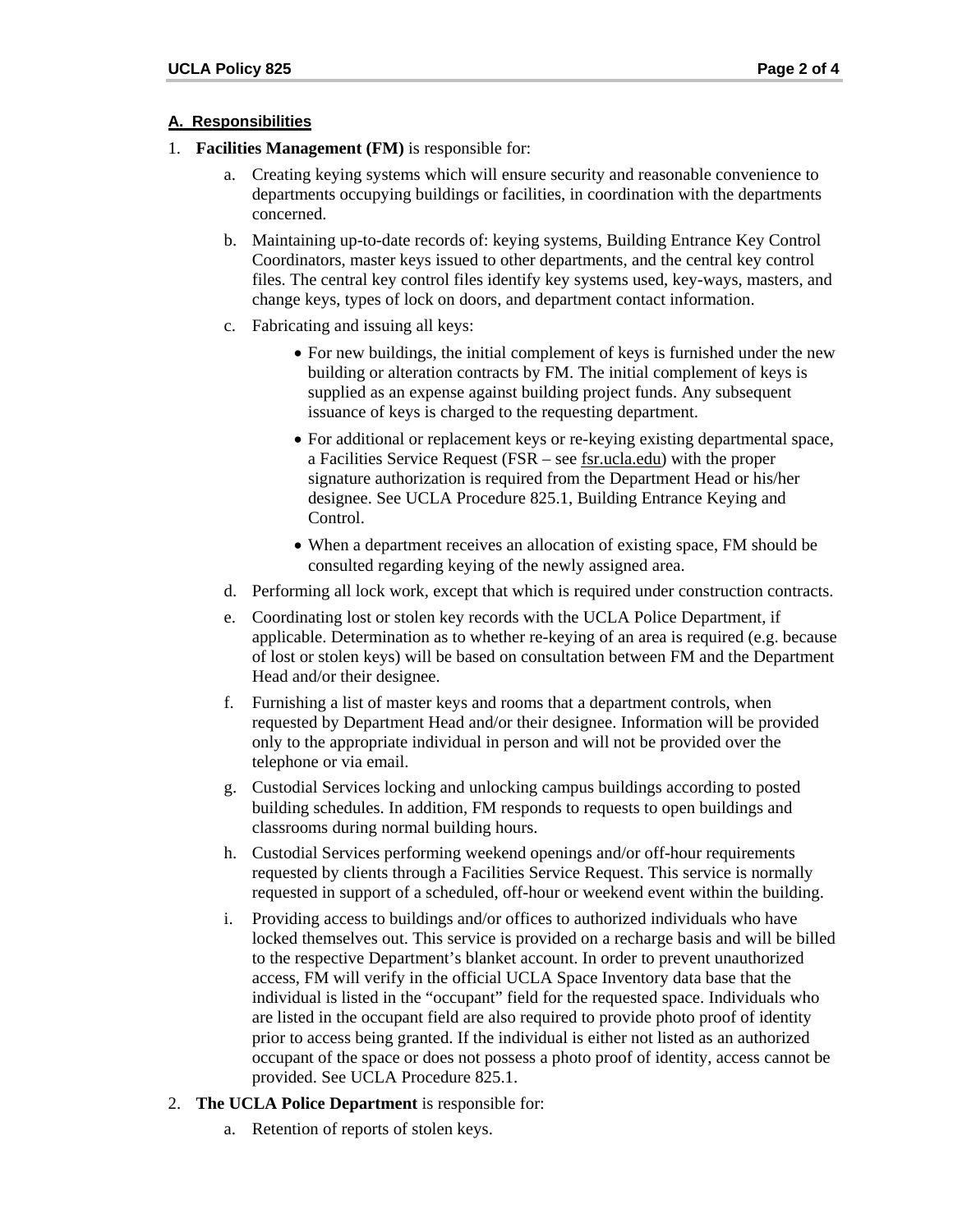- b. Enforcement of California Penal Code, Section 469, which applies to unauthorized use of keys to premises owned by the University of California.
- 3. **Department Head or his/her designee** is responsible for:
	- a. Recovering all University keys from faculty, visiting scholars, staff, student employees, and students under their jurisdiction who are terminating or transferring to another department or activity, and recording return of the keys. See UCLA Procedure 825.1.
	- b. Issuing recovery of key letters to former faculty, visiting scholars, staff, student employees, and students at the request of campus departments.
	- c. Securely storing unassigned keys pending reassignment. Locked key boxes may be purchased from FM.
	- d. Screening requests for opening campus buildings and rooms during off-normal hours or non-classroom space during normal building hours for authorized personnel holding current valid University identification.
	- e. Maintaining departmental key records including take home keys, departmental keys, contact information, date of issuance, and date of retrieval.
	- f. Ensuring that weekend openings and/or off-hour requests are scheduled through the use of a completed Facilities Service Request.
	- g. Notifying Building Entrance Key Control Coordinator regarding lost, stolen, or refusal to return building entrance keys. See UCLA Procedure 825.1.
- 4. **Faculty, visiting scholar, staff, student employee, or student** to whom keys have been issued are responsible for:
	- a. Reporting loss, misplaced, stolen, and or lockouts to their supervisor.
	- b. Reporting loss or theft of University keys to their department and reporting theft of University keys to the UCLA Police Department as soon as possible.
	- c. Reporting loss or theft of University master key rings to their department, Facilities Management, and to the UCLA Police Department immediately.
	- d. Signing a key issuance record and maintaining security for any key issued.
	- e. Obtaining a valid UCLA photo identification.
	- f. Returning keys to department upon separation, transfer, or as requested by department.
- 5. **Building Entrance/Departmental Key Control Coordinators** shall be designated for each building or department. Department Head(s) may assign multiple Key Control Coordinators.
	- a. Building Entrance Key Control Coordinators are responsible for reviewing/approving requests from departments for building entrance keys; performing periodic reviews of the departments' record keeping systems; distributing building entrance keys to departments; providing FM with a list identifying individuals in each department who are authorized to request keys; and maintaining a list of individuals with building entrance keys.
	- b. Departmental Key Control Coordinators are responsible for establishing and maintaining control of the keys to interior spaces assigned to their departments; reviewing/approving requests for keys; issuing a Facilities Service Request to FM with the proper signature authorization; distributing keys; and record keeping.